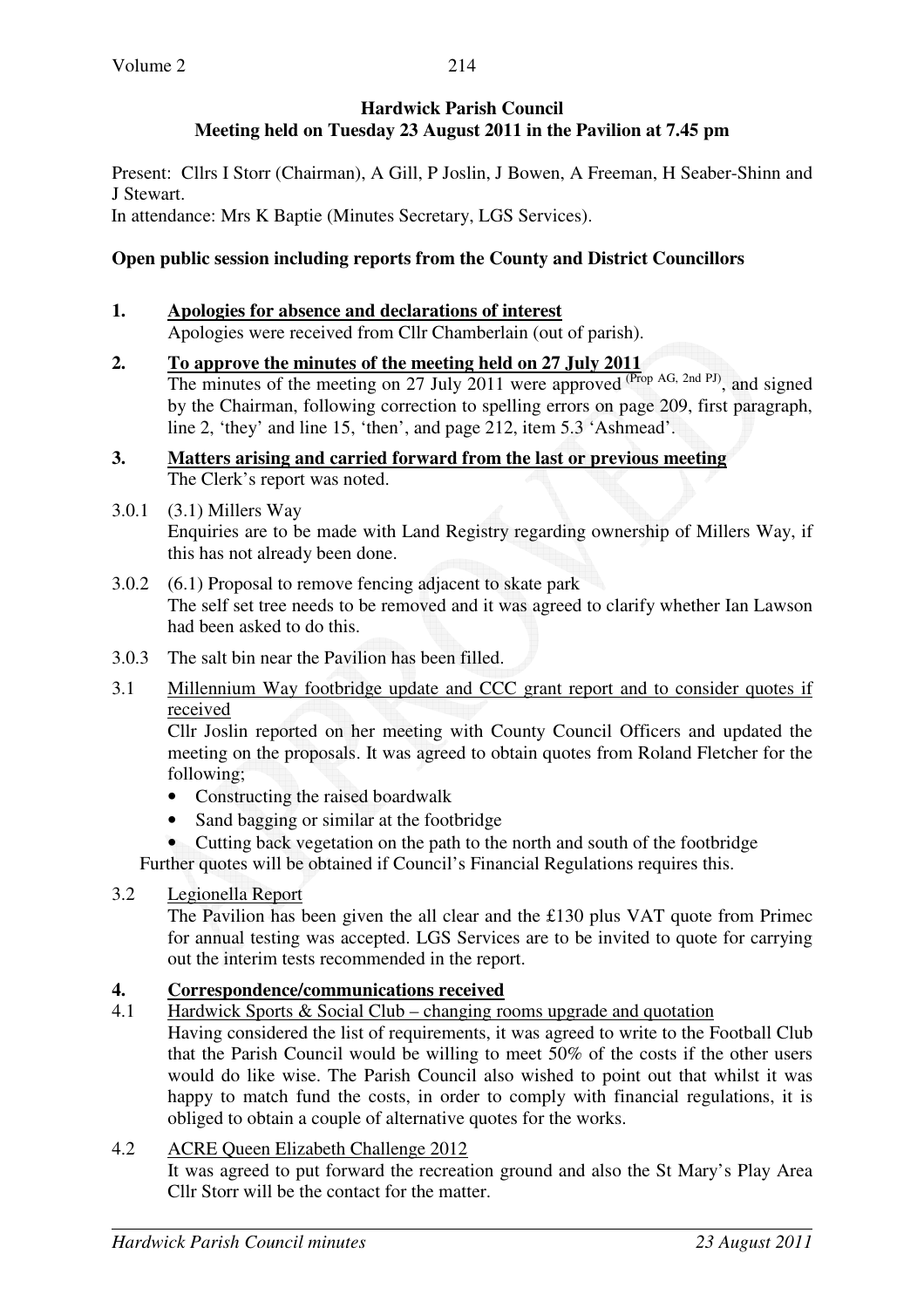# **5. Planning applications and decision notices**

- 5.1 Planning applications received None.
- 5.2 SCDC Decision and appeal notices
- 5.2.1 S/1135/11 Pet-Paks, 175 St Neots Rd SCDC approved
- 5.2.2 S/0730/11 Hardwick Community School 4 bay mobile classroom application withdrawn
- 5.2.3 S/0905/11 Blue Lion, 74 Main Street Timber decked section to existing pub garden area (retrospective) – appeal.
- 5.3 Tree works applications

# None.

The hedge needs cutting back in Limes Rd, and behind the Recreation Ground and also brambles on the pathway between the Pavilion path on Limes Rd going to the school, where the wire fence is to be cut back.

The hedge at 16 Egremont Rd is becoming rather bulky and encroaching on the pavement. A letter is to be sent to the owner asking him to kindly cut it back.

A letter is to be sent to the Highways Dept regarding 2 trees planted fairly recently on Cambridge Rd, which are looking a bit weary, a dead tree in the hedge opposite 23 Cambridge Rd and also a couple of dead Elms opposite 39 St Neots Rd.

Also noted are some Horse Chestnuts that are not looking great; however, the official recommendation from the Tree Officer is that these will probably survive.

It was agreed to accept the offer of a free Jubilee Oak from the District Council to plant in commemoration of the Queens Jubilee and think about where best to plant it. Cllr Gill will contact Andrew Grimmer at SCDC.

# **6. Members reports and items for decision**

# 6.1 Proposal for Queen's Diamond Jubilee celebration

Cllr Joslin read out some articles on the kind of celebratory events proposed in different places for next year and asked if the Parish Council wished to organise an event. It was felt that whilst the Parish Council would support any Jubilee celebrations in the village, it did not wish to be responsible for organising any.

# **7. Finance, risk assessment and procedural matters**

# 7.1 To receive the financial report and approve the payment of bills

The financial report was received and considered and invoices and bank statements were checked. The payments as listed in the report were unanimously approved for payment (Prop PJ, 2nd JS), plus Algar £161.40 (signs), Lawson Tree £160.00 (tree work near 105 Limes Rd), Lawson Tree £80.00 (fence removal near skate park), Lawson Tree £40.00 (litter bin installation) and LGS Services (Admin support) £1269.45. Credits received since the last meeting were noted.

| Primec (Legionella testing)       | £300.00 |
|-----------------------------------|---------|
| Grounds by Rounds (Grass cutting) | £294.01 |
| J Dyer (Salary)                   | £110.36 |
| LG Stoehr (Salary)                | £176.80 |
| RPM (playground repairs)          | £786.00 |

 It was noted that Lloyds TSB had changed the bank account because the income had exceeded £50,000. This change would have incurred charges of approximately £120 per annum; however, these have been challenged by the Clerk and Lloyds have agreed to drop the recent invoice for £10.63 and future charges. The Parish Council wished to thank the Clerk for her perseverance.